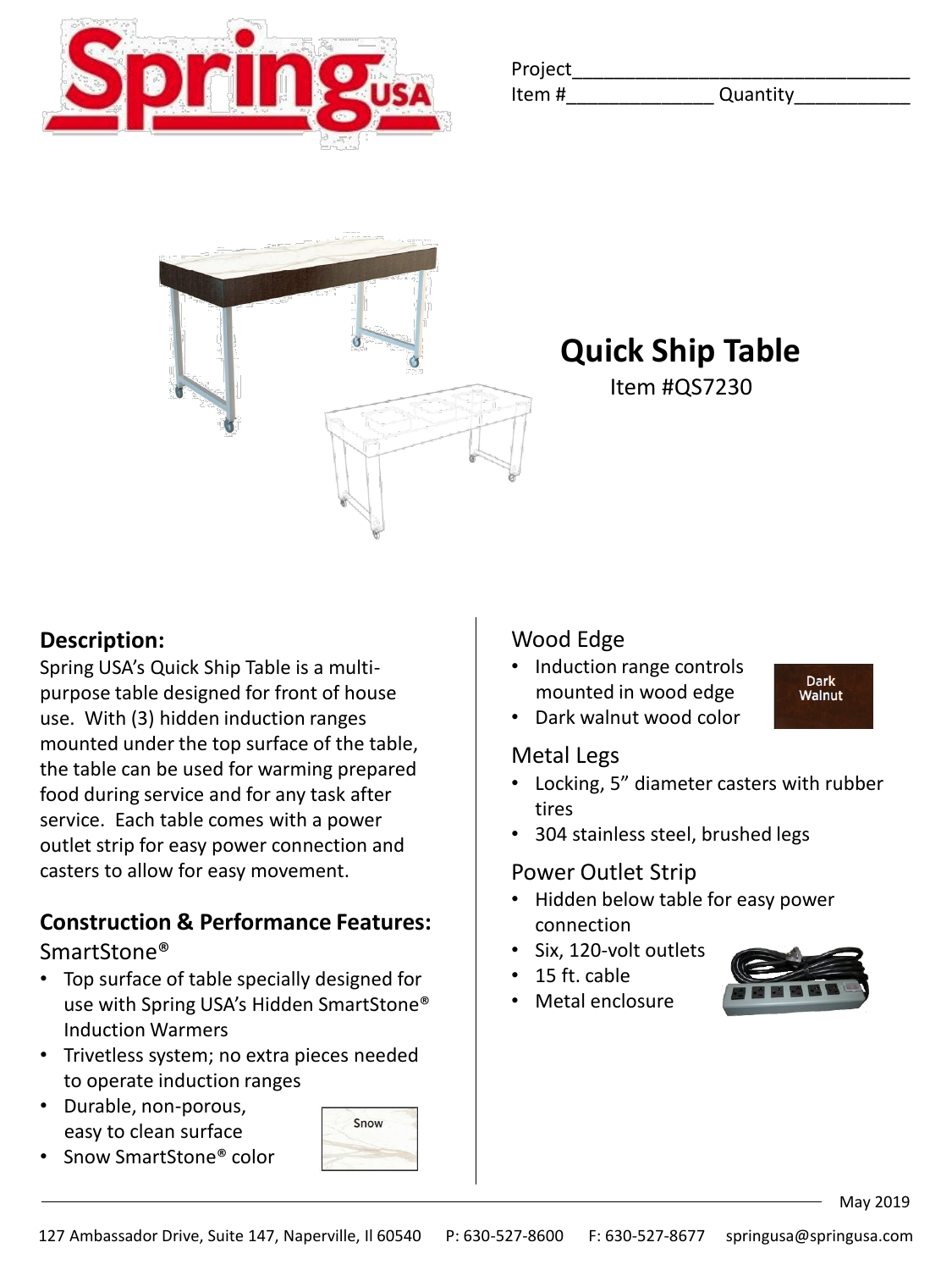

Item  $\#$ 

Project\_\_\_\_\_\_\_\_\_\_\_\_\_\_\_\_\_\_\_\_\_\_\_\_\_\_\_\_\_\_\_\_

# Quick Ship Table

## Induction Ranges (*Model #SM-651SS*)

- Three SmartStone® Induction Warmers hidden under the SmartStone® top surface
- Separate control panel with black, tempered glass faceplate and 60" cable for easy mounting
- Mounting frame bracket
- Power ON/OFF touch pad with power ON/pan present indicator lights
- SmartScan<sup>®</sup> technology heats the serving vessels, not the countertop
- Solid state controls with over/under voltage protection
- Each range is 650 W, 120 V, 5.4 A
- Lighted temperature indicator
- Four-Position, Set-Hold Temperature Controls

| l ow                | Low-Med   | Med-High       | High      |
|---------------------|-----------|----------------|-----------|
| $145 - 155$ °F      | 156-165°F | $166 - 175$ °F | 176-185°F |
| $62 - 68^{\circ}$ C | 69-73°C   | 74-79°C        | 80-85°C   |

### **Standard Warranty:**

Spring USA Induction Ranges offer a one (1) year, overnight exchange warranty, from the date of invoice, against manufacturers defects. See SpringUSA.com for more details.

# **Agency Listings:**

- ETL (Induction Ranges)
- UL 197 (Induction Ranges)
- FCC (Induction Ranges)
- CETL (Induction Ranges)
- ETL-Sanitation to NSF-4 (Induction Ranges)
- UL 1363 (Power Outlet Strip)
- cUL (Power Outlet Strip)
- NSF (SmartStone®)

## **Available Accessories:**

- Induction-ready serving vessels [See Spring USA catalog]
- Padded, vinyl table cover [Contact Spring USA]



### **Electrical Requirements:**

Each Quick Ship Table comes with its own Power Outlet Strip, powering the entire unit with a single receptacle, eliminating the need for multiple receptacles. The Power Outlet Strip includes six receptacles.

Below are the requirements of the Power Outlet Strip per the Quick Ship Table.

| <b>Voltage</b> | Phase | Hz | kW. | Amps | <b>Plug</b>            |
|----------------|-------|----|-----|------|------------------------|
| 110-120        |       | 60 | 2.4 | 20   | <b>NFMA</b><br>$5-20P$ |

For requirements of the individual components (induction ranges) please see their corresponding specification sheets.